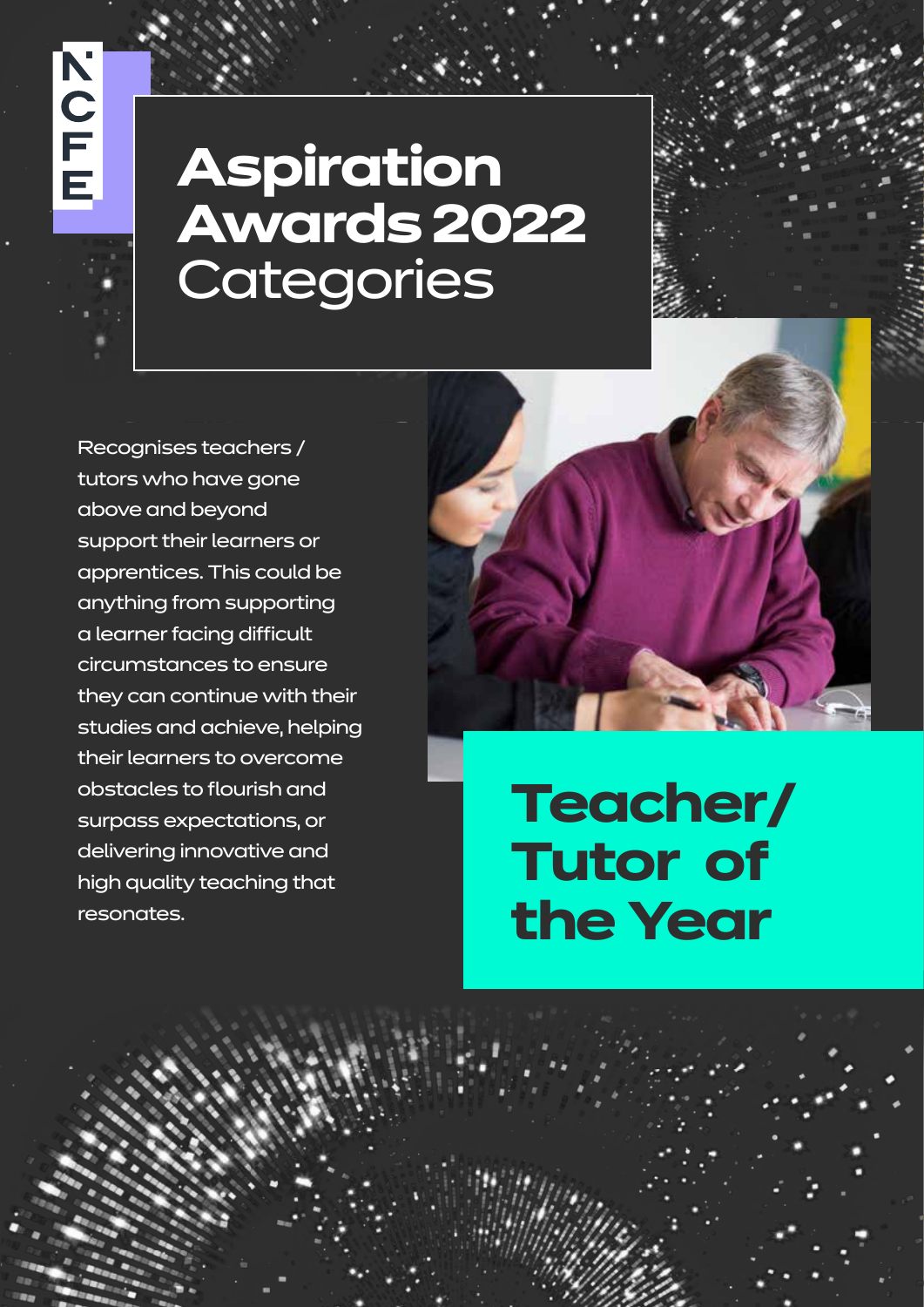Recognises a school / college / training provider that has gone above and beyond to help their learners or apprentices. This could include initiatives to support learners, introducing programmes or processes to support learner outcomes, or increasing additional support to ensure success.



**Centre of the year**

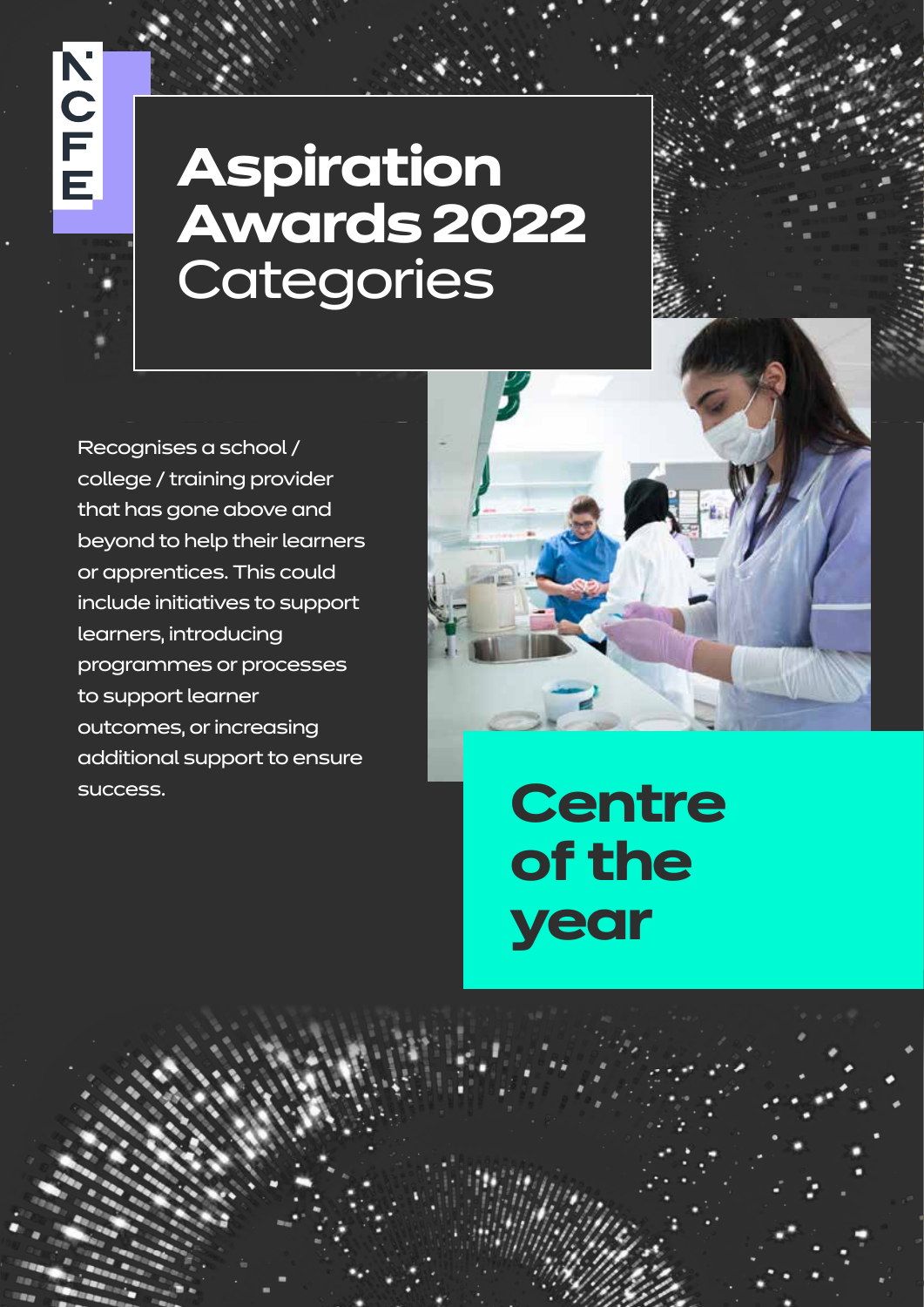Recognises an exceptional learner for their work, either within their programme of study or in relation to a particular project related to their studies. This may include high performance or achievement rates, innovative ways of presenting work, going the extra mile, conducting voluntary work alongside their studies, or using what they've learned during their qualification to create an opportunity for themselves to strengthen their record of achievement.



**Learner of the year**

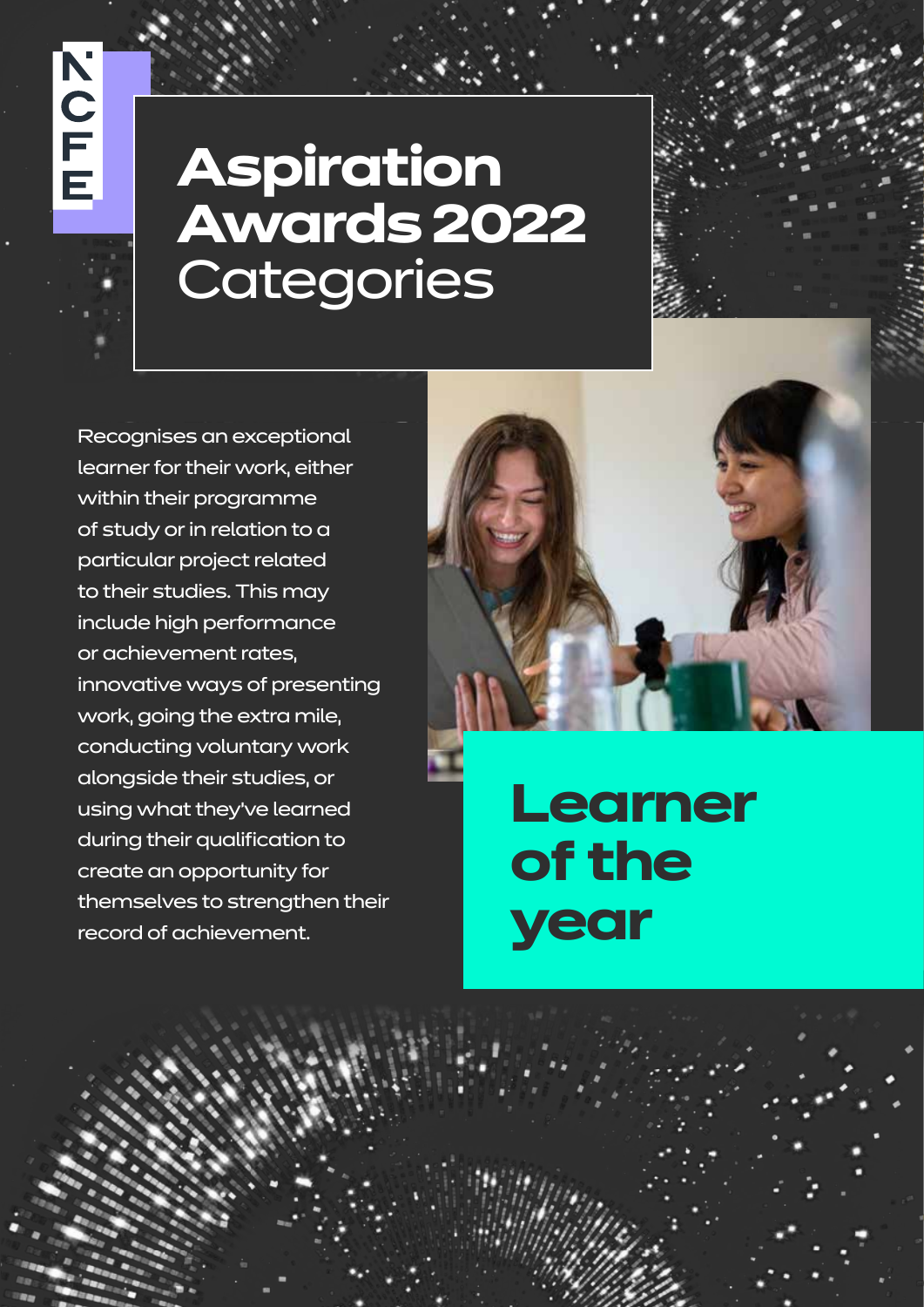Recognises an exceptional apprentice for their work, within their apprenticeship experience in the workplace or related to their studies. This may include high performance, innovative approaches to their work, going the extra mile, or using what they've learned during their apprenticeship to create an opportunity for themselves to strengthen their achievements.



**Apprentice of the year**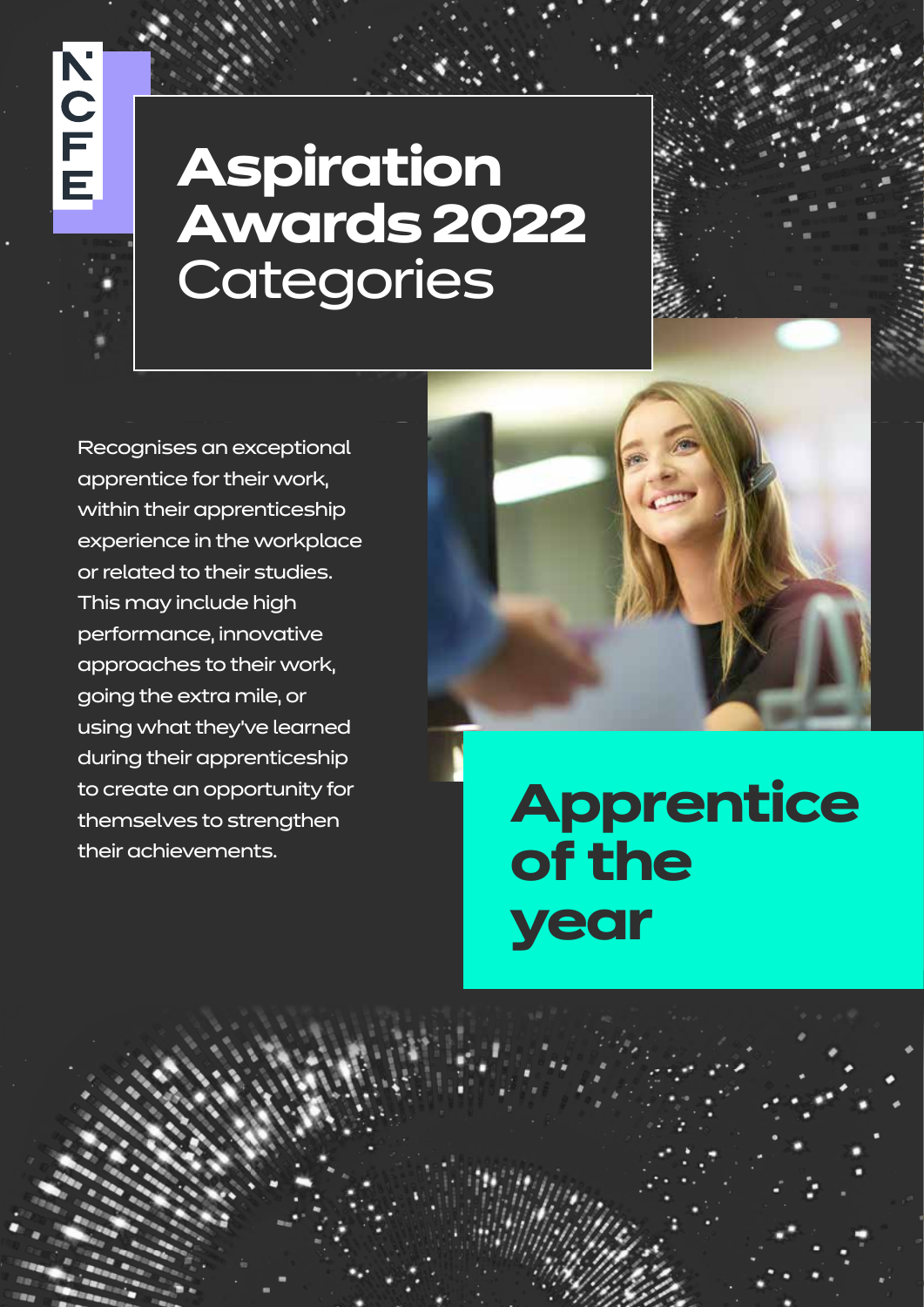Recognises learners and apprentices who have overcome difficult personal circumstances to achieve success. This may include overcoming personal challenges (physical, emotional, financial – for example), or caring for others whilst studying and still going on to achieve.



**Against all odds**